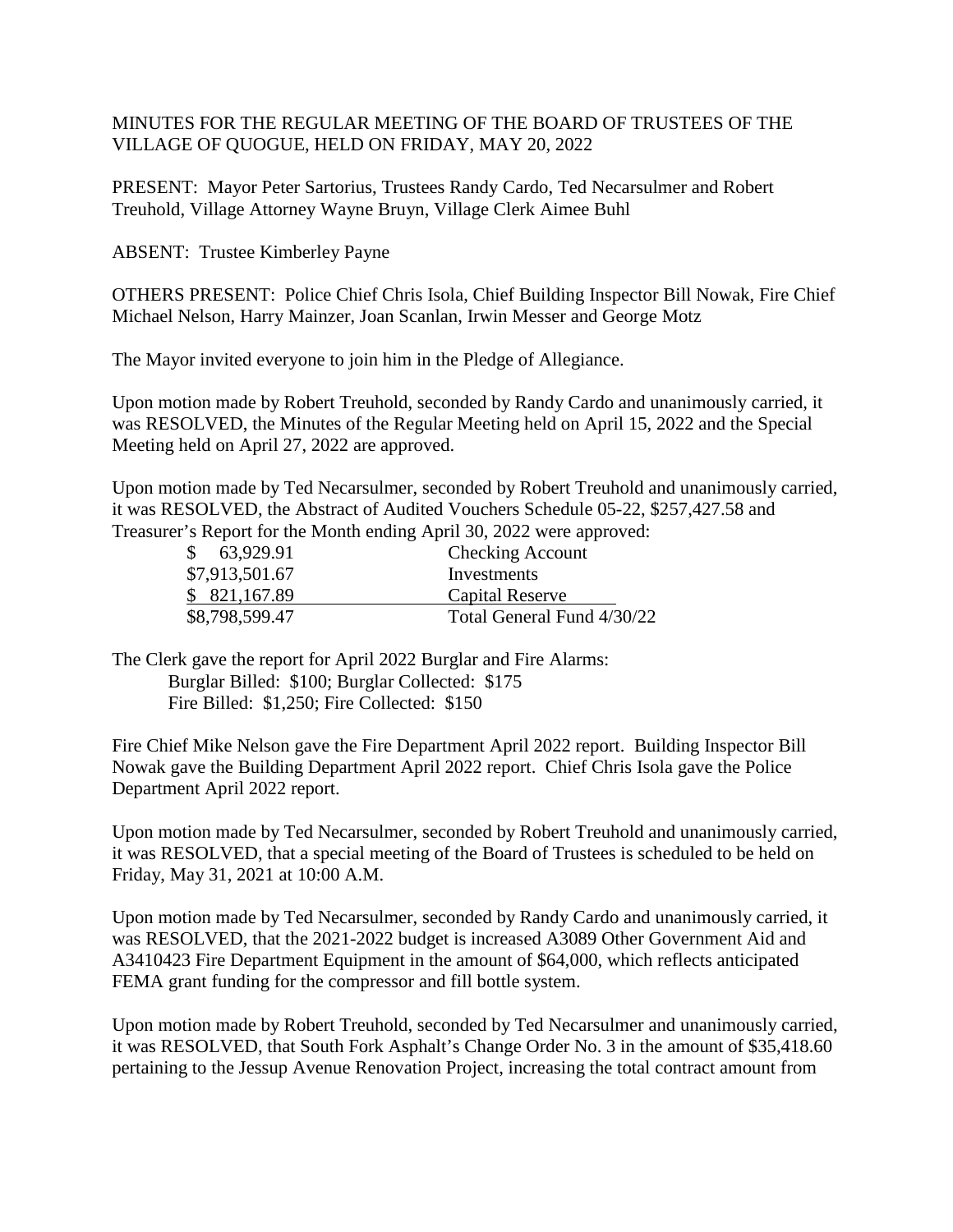\$770,883.51 (including Change Order No. 1 and 2 previously approved) to \$806,300.11, is accepted.

Upon motion made by Randy Cardo, seconded by Ted Necarsulmer and unanimously carried, it was RESOLVED, that the following transfers are approved: From A1325140 Clerk Salaries to A1325150 Clerk PT Salaries \$2,650 From A132549 Clerk Misc to A1325150 Clerk PT Salaries \$1,000 From Fund Balance to A5110447 Jessup Avenue Reno \$75,000 From Employee Benefits Reserve to A3120190 Police Compensated Absences \$94,960.85 From A1420400 Law/Contract/Vill Attny to A7180100 Beach Personal Services \$7,000 From A718015 Beach Lifeguard Instructor to A7180443 Beach Improvements & Maint \$1,100 From A132549 Clerk Misc to A1420410 Law Codification \$225 From A1325210 Clerk Treas Furniture to A1620443 Buildings Improvements & Maint \$2,000 From A132522 Clerk Treas Equip to A9060800 Empl Benefits/Hosp & Med Ins. \$5,000 From A8745400 Erosion Control/Contractual Services to A341023 Fire Department Equip \$11,500

Upon motion made by Robert Treuhold, seconded by Ted Necarsulmer and unanimously carried, it was RESOLVED, that the following purchase order increases are approved: 4194 South Fork Asphalt \$68,406 16796 Ak Athletics Equipment, Inc. \$30 16734 Firefighter's Equip of NY, Inc. \$1,781.65 16748 Brothers The Police Store \$68

Upon motion made by Ted Necarsulmer, seconded by Robert Treuhold and unanimously carried, it was RESOLVED, that Police Department 2014 Ford Taurus (1FAHP2MK9EG107445) and 2016 Ford Taurus (1FAHP2MK5GG136654) are declared as surplus and unneeded and sale of vehicles are approved through GovDeals.com.

Upon motion made by Robert Treuhold, seconded by Ted Necarsulmer and unanimously carried, it was RESOLVED, that a refund of \$120 to Donna Chiaia for the duplicate payment of a beach sticker is approved.

Upon motion made by Randy Cardo, seconded by Ted Necarsulmer and unanimously carried, it was RESOLVED, that the Mayor is authorized to execute the engagement letter of Satty, Levine & Ciacco., CPA's, P.C. for the audit of the Village's financial statements for the year ended May 31, 2022.

Upon motion made by Robert Treuhold, seconded by Randy Cardo and unanimously carried, it was RESOLVED, the Mayor is authorized to execute the engagement letter of Satty, Levine & Ciacco., CPA's. P.C. for the audit of the Justice Court's financial statement for the year ended May 31, 2022.

Upon motion made by Robert Treuhold, seconded by Randy Cardo and unanimously carried, it was RESOLVED, the Mayor is authorized to sign and execute the Johnson Electrical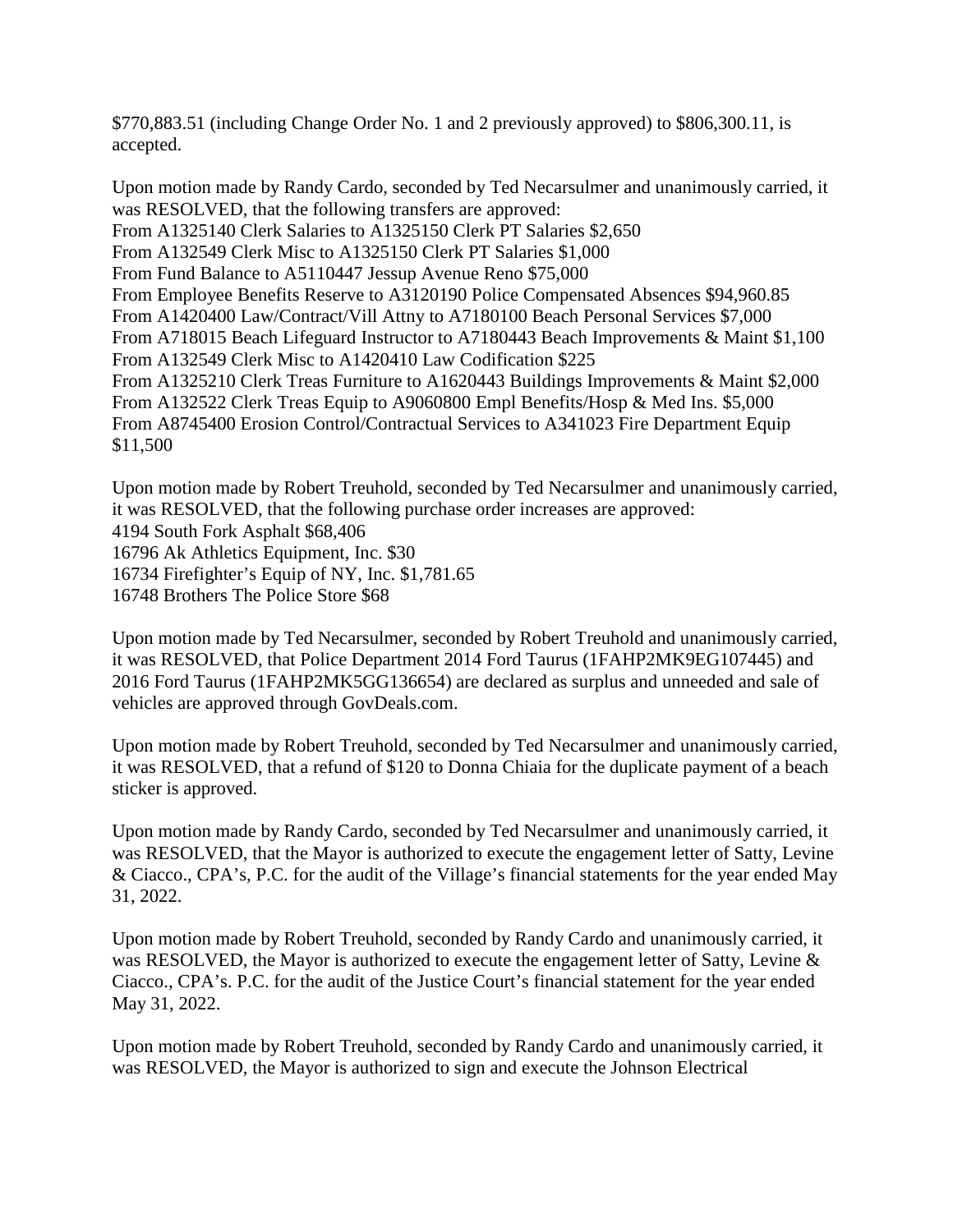Construction Corp. Traffic Signal Maintenance Contract for the term June 1, 2022 to May 31, 2023.

Upon motion made by Robert Treuhold, seconded by Ted Necarsulmer and unanimously carried, it was RESOLVED, the minutes of the bid openings in accordance with RFP for services for the 2022-2023 and 2023-2024 fiscal years are approved.

Upon motion made by Robert Treuhold, seconded by Ted Necarsulmer and unanimously carried, it was RESOLVED, that the proposal of Anacarolina Schaffauer for Office Cleaning Services, June 1, 2022 through May 31, 2023 and June 1, 2023 through May 31, 2024 is accepted.

Upon motion made by Randy Cardo, seconded by Ted Necarsulmer and unanimously carried, it was RESOLVED, that the proposal of Mulco Plumbing for Plumbing Services June 1, 2022 through May 31, 2023 and June 1, 2023 through May 31, 2024 is accepted.

Upon motion made by Robert Treuhold, seconded by Ted Necarsulmer and unanimously carried, it was RESOLVED, that the proposal of T. Collins Electrical Contracting Corp. for Electric Services, June 1, 2022 through May 31, 2023 and June 1, 2023 through May 31, 2024 is accepted.

Upon motion made by Randy Cardo, seconded by Ted Necarsulmer and unanimously carried, it was RESOLVED, that Michelle Bertorello's, Office Assistant, hourly rate is \$20 per hour effective April 1, 2022.

Upon motion made by Ted Necarsulmer, seconded by Randy Cardo and unanimously carried, it was RESOLVED, that Michael Rogers is appointed to the position of Gatekeeper PT at a rate of \$17 per hour.

Upon motion made by Ted Necarsulmer, seconded by Robert Treuhold and unanimously carried, it was RESOLVED, that the Election and Alternate Election Inspectors hourly rate for the 2022 Village election is \$15.

Upon motion made by Robert Treuhold, seconded by Randy Cardo, and unanimously carried, it was RESOLVED, that the Mayor is authorized to sign and execute the license agreement with Quogue Chamber Music, Inc.

Upon motion made by Randy Cardo, seconded by Robert Treuhold and unanimously carried, it was RESOLVED, a Special Event Permit for a party to be held at Village Beach by Susan Ach on July 23,2022 from 6 P.M. until 9 P.M. is approved.

The Mayor stated that the Quogue Draft 2022 Stormwater Management Program Annual Report is posted on the Village's website.

Upon motion made by Robert Treuhold, seconded by Randy Cardo and unanimously carried, it was RESOLVED, "Local Law No. \_\_\_\_ of 2022 amending Chapter 5 of the Quogue Village Code (Administration of Government) to allow public bodies of the Village to hold meetings via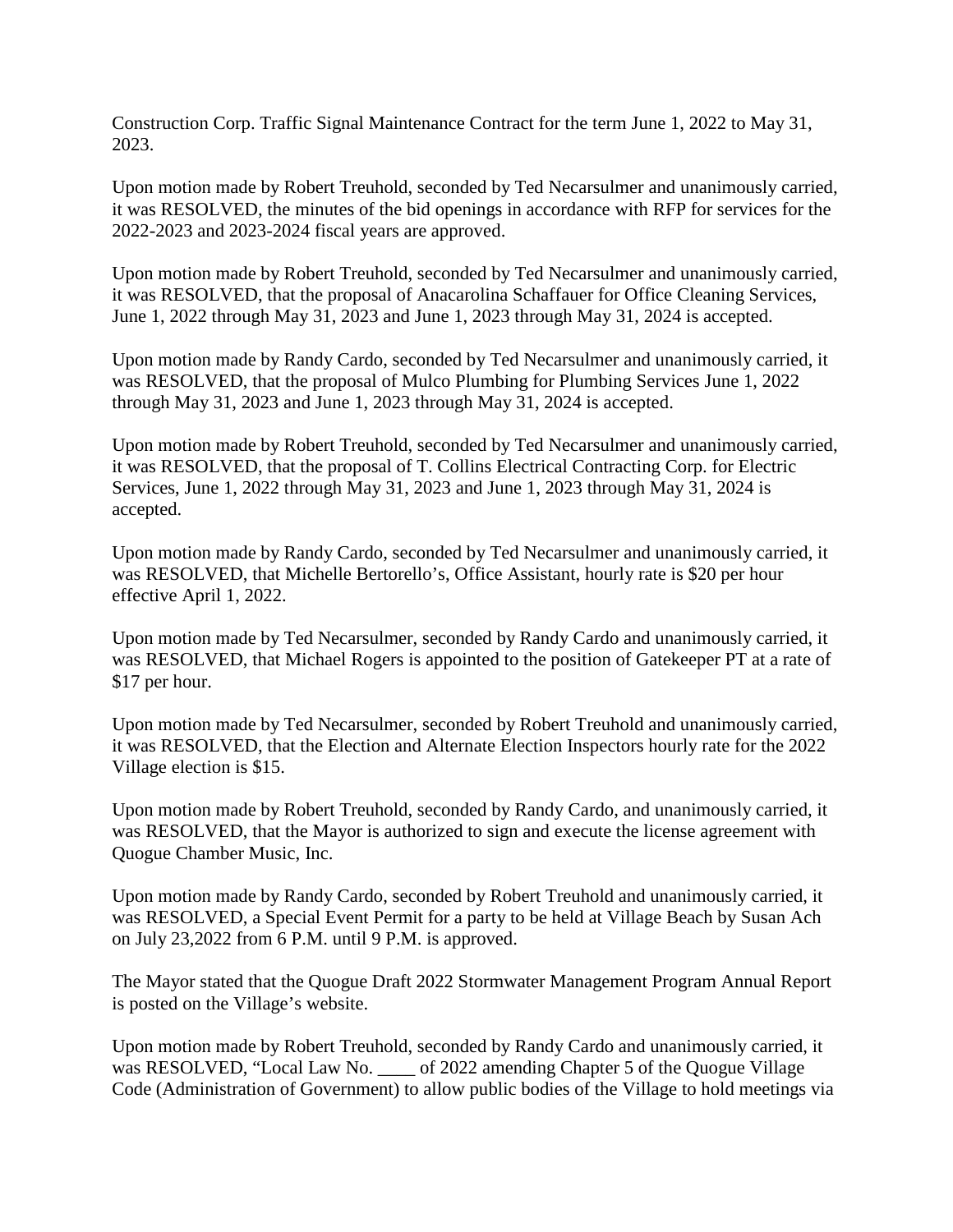videoconferencing," was introduced and a public hearing is scheduled to be held on Friday, June17, 20222 at 4:00 PM.

## **LOCAL LAW NO. OF 2022**

A LOCAL LAW amending Chapter 5 of the Quogue Village Code (Administration of Government) to allow public bodies of the Village to hold meetings via videoconferencing. Section 1. As part of its response to the COVID-19 pandemic, by emergency declarations New York State authorized local governments to utilize videoconferencing to conduct the business of the locality, including, but not limited to, meetings of the Board of Trustees of the Village of Quogue, as well as local land use boards such as the Zoning Board of Appeals and the Planning Board. As a result of this accommodation, public participation was maintained – and likely enhanced – throughout the pandemic by the public's ability to access these local government boards through videoconferencing. Given this realization, the New York State legislature amended the New York State Public

Officers Law to permanently allow remote public participation, while still ensuring the ability of the public and the media to directly access government officials, in person. Section103-a, enacted as Part WW of Chapter 56 of the Laws of 2022, enables local governments, in their discretion, to use videoconferencing to conduct their meetings, provided that a minimum number of members are present to fulfill the public body's quorum requirement in the same physical location or locations where the public can attend, and certain criteria are met.

The Board of Trustees of the Village of Quogue seeks to authorize the use of this option. Thus, the purpose of this local law is to authorize the Village's public bodies, in their discretion, to hold meetings using videoconferencing technology in a manner consistent with Public Officers Law §103-a. A public body that wishes to do so will adopt videoconferencing procedures to further identify the manner in which videoconferencing will occur.

Section 2. Chapter 5 of the Quogue Village Code (Administration of Government) is hereby amended by adding a new Section 5-6 to read in its entirety as follows: § 5-6. Videoconferencing at Meetings of Public Bodies.

Pursuant to Section 103-a of the New York State Public Officers Law, the Village's public bodies (as such term is used in such Section) are authorized to hold meetings using videoconferencing technology in a manner consistent with Public Officers Law §103-a and written procedures governing member and public attendance to be established by such public body as provided in Section 103-a 2(b) of the Public Officers Law and conspicuously posted on such public body's section of the Village of Quogue website. Such written procedures governing member and public attendance shall be consistent with the Public Officers Law §103-a and may be amended or modified from time to time by such public body as it may deem necessary or desirable.

Nothing herein shall require any public body to utilize videoconferencing technology. Rather, the decision to use videoconferencing technology at any meeting or meetings shall be discretionary on the part of such public body.

Section 3. This local law is enacted pursuant to the New York State Public Officers Law §103-a.

Section 4. If any clause, sentence, paragraph, or part of this local law, or the application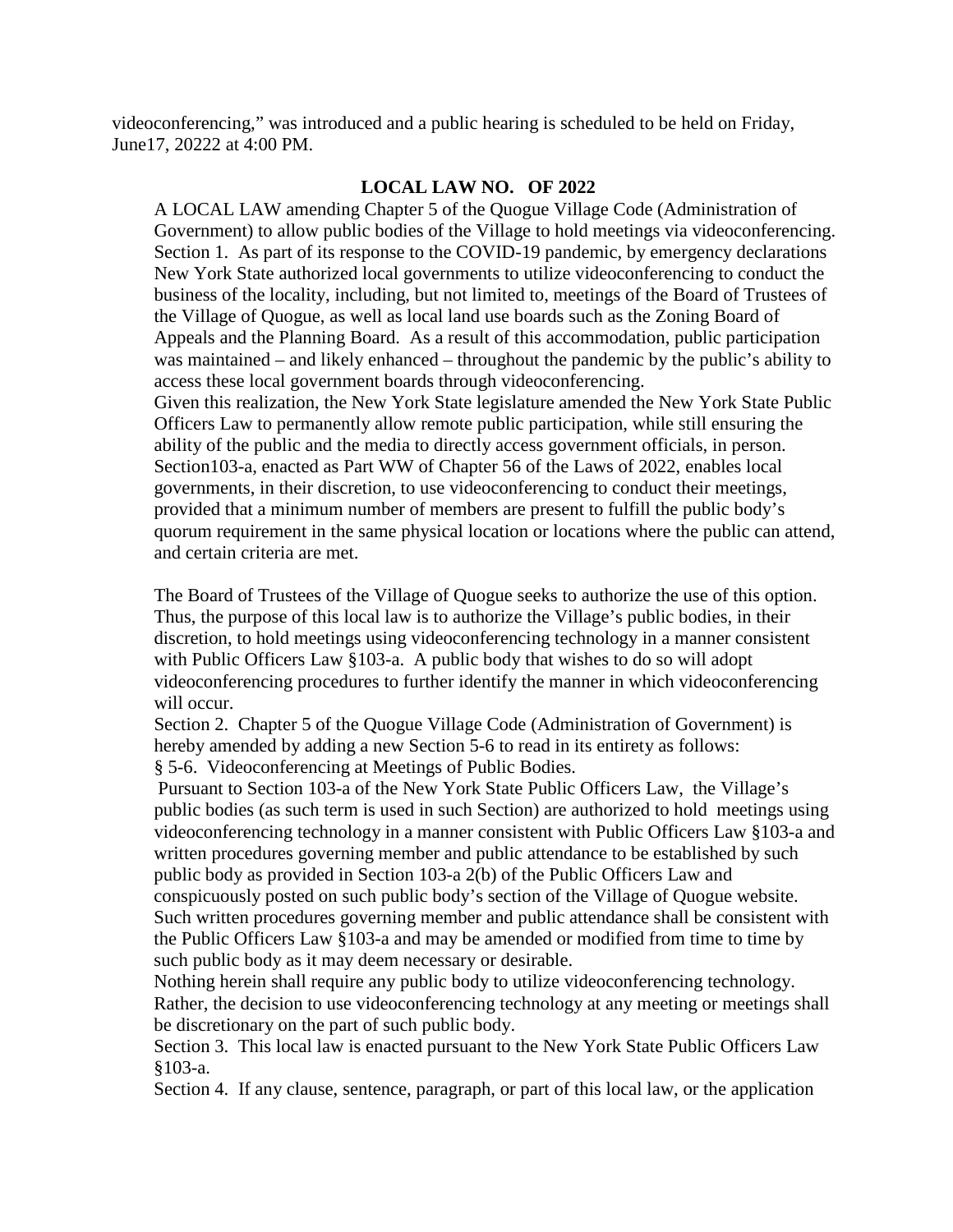thereof to any person, firm, or corporation, or circumstance, shall be adjudged by any court of competent jurisdiction to be invalid or unconstitutional, such order or judgment shall not affect, impair, or invalidate the remainder thereof, but shall be confined in its operation to the clause, sentence, paragraph, subdivision, or part of this Local Law, or in its application to the person, individual, firm, or corporation or circumstance, directly involved in the controversy in which such judgment or order shall be rendered.

Section 5. This local law shall take effect immediately upon filing with the Secretary of State pursuant to Municipal Home Rule Law.

And it was RESOLVED, that the Village Clerk is hereby authorized and directed to publish the following Notice of Public Hearing:

## NOTICE OF PUBLIC HEARING

 TAKE NOTICE, that the Board of Trustees of the Village of Quogue hereby directs that a public hearing shall be held on Friday, June 17, 2022, at 4:00 p.m., in the north meeting room at Quogue Village Hall, 7 Village Lane, Quogue, New York, to hear any and all persons either for or against a local law entitled, "A LOCAL LAW amending Chapter 5 of the Quogue Village Code (Administration of Government) to authorize public bodies of the Village to hold meetings via videoconferencing." Summary of Proposed Law

The purpose of this local law is to authorize the Village's public bodies to hold meetings using videoconferencing technology in a manner consistent with Public Officers Law §103 a.

Copies of the proposed law are on file in the Village Clerk's Office, Monday through Friday, from 9:00 a.m. to 4:00 p.m.

## BY ORDER OF THE BOARD OF TRUSTEES OF THE VILLAGE OF QUOGUE AIMEE BUHL, CLERK

George Motz addressed the Board regarding the emailed response he received after his presentation at the last meeting requesting to name the nature walk on Dune Road after Arthur Cooley. He proposed a compromise of placing a plaque thanking Arthur Cooley and former Mayor Decker Orr for preserving the wetlands. Mr. Motz suggested that the plaque be located to the right of the gate of the boardwalk. Mayor Sartorius requested that Mr. Motz forward a copy of his presentation and sample of the plaque to the Board.

Harry Mainzer addressed the Board regarding a previous request to name the park on the corner of Midland Street and Jessup Avenue after his father Allan (Buddy) Mainzer whose family had once owned the property. Mr. Mainzer was a ZBA member, Chief and member of the Quogue Fire Department and ran the Quogue Market for many years.

Joan Scanlan was in attendance to support George Motz's request and stated that she thought it was a wonderful idea to honor both Arthur Cooley and Allan Mainzer.